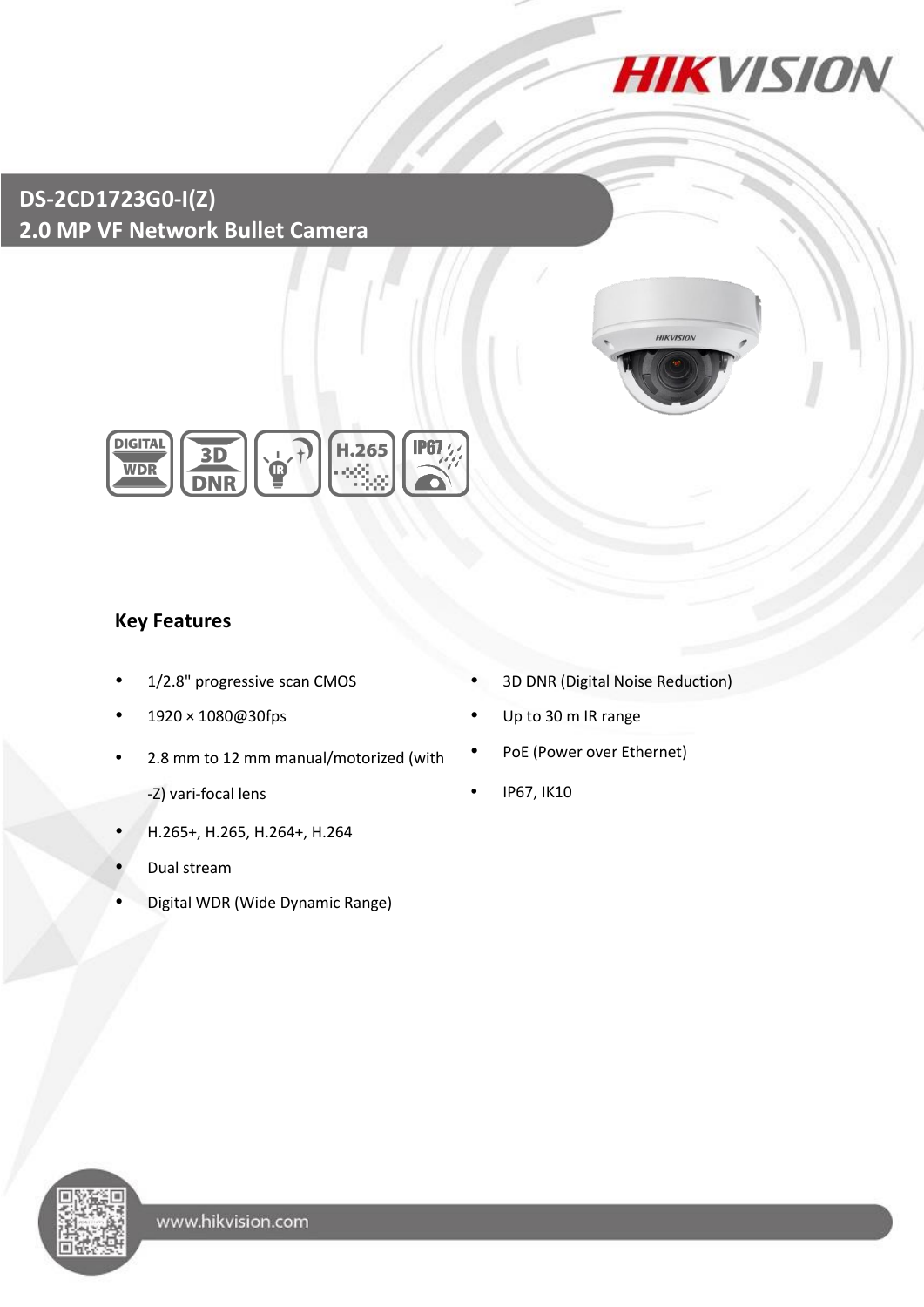

# **Specification**

| Camera                               |                                                                                                                   |  |
|--------------------------------------|-------------------------------------------------------------------------------------------------------------------|--|
| Image Sensor                         | 1/2.8" progressive scan CMOS                                                                                      |  |
| Min. Illumination                    | Color: 0.01 Lux @(F1.2, AGC ON), 0.018Lux @ (F1.6, AGC ON)                                                        |  |
| Shutter Speed                        | $1/3$ s to $1/100$ , 000 s, support slow shutter                                                                  |  |
| Slow Shutter                         | Yes                                                                                                               |  |
| Auto-Iris                            | No                                                                                                                |  |
| Day & Night                          | IR cut filter                                                                                                     |  |
| <b>Digital Noise Reduction</b>       | 3D DNR                                                                                                            |  |
| <b>WDR</b>                           | Digital WDR                                                                                                       |  |
| Angle Adjustment                     | Pan: 0° to 355°, tilt: 0° to 70°, rotation: 0° to 360°                                                            |  |
| Lens                                 |                                                                                                                   |  |
| Focal length                         | 2.8 to 12 mm                                                                                                      |  |
| Aperture                             | F1.6                                                                                                              |  |
| Focus                                | -I: Manual<br>-IZ: Auto                                                                                           |  |
| <b>FOV</b>                           | Horizontal field of view: 98° to 34°<br>Vertical field of view: 52° to 19°<br>Diagonal field of view: 116° to 40° |  |
| Lens Mount                           | $\Phi$ 14                                                                                                         |  |
| IR                                   |                                                                                                                   |  |
| IR Range                             | Up to 30 m                                                                                                        |  |
| Wavelength                           | 850 nm                                                                                                            |  |
| <b>Compression Standard</b>          |                                                                                                                   |  |
| Video Compression                    | Main stream: H.265/H.264<br>Sub stream: H.265/H.264/MJPEG                                                         |  |
| H.264 Type                           | Baseline Profile/Main Profile/High Profile                                                                        |  |
| $H.264+$                             | Main stream supports                                                                                              |  |
| H.265 Type                           | Main Profile                                                                                                      |  |
| $H.265+$                             | Main stream supports                                                                                              |  |
| Video Bit Rate                       | 32 Kbps to 8 Mbps                                                                                                 |  |
| <b>Smart Feature-set</b>             |                                                                                                                   |  |
| Region of Interest                   | 1 fixed region for main stream and sub-stream                                                                     |  |
| <b>Image</b>                         |                                                                                                                   |  |
| Max. Resolution                      | $1920 \times 1080$                                                                                                |  |
| Main Stream                          | 50Hz: 25fps (1920 × 1080, 1280 × 960, 1280 × 720)                                                                 |  |
| Max. Frame Rate                      | 60Hz: 30fps (1920 × 1080, 1280 × 960, 1280 × 720)                                                                 |  |
| Sub-stream                           | 50Hz: 25fps (640 × 480, 640 × 360, 320 × 240)<br>60Hz: 30fps (640 × 480, 640 × 360, 320 × 240)                    |  |
| Max. Frame Rate<br>Image Enhancement | BLC, 3D DNR                                                                                                       |  |
| Image Setting                        | Saturation, brightness, contrast, sharpness, AGC, white balance adjustable by client software or<br>web browser   |  |
| Day/Night Switch                     | Auto, scheduled                                                                                                   |  |
| <b>Network</b>                       |                                                                                                                   |  |
| Network Storage                      | Support Micro SD/SDHC/SDXC card (128G), local storage and NAS (NFS, SMB/CIFS), ANR                                |  |
| Alarm Trigger                        | Motion detection, video tampering alarm, network disconnected, IP address conflicted, illegal<br>login            |  |
| Protocols                            | TCP/IP, ICMP, HTTP, HTTPS, FTP, DHCP, DNS, DDNS, RTP, RTSP, RTCP, NTP, UPnP, SMTP, IGMP,                          |  |
|                                      |                                                                                                                   |  |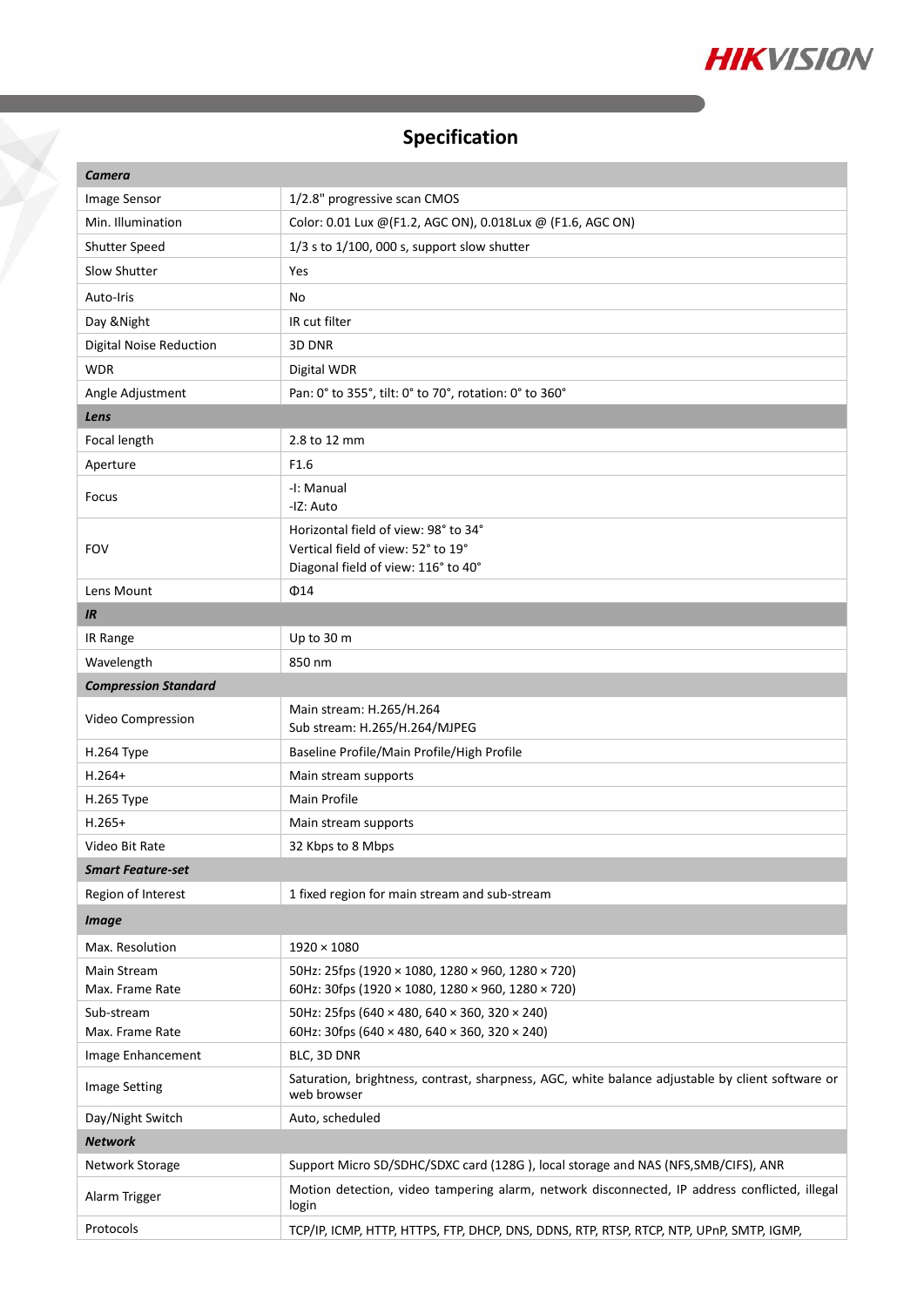

|                                | 802.1X, QoS, IPv6, UDP, Bonjour                                                                                                                                                  |
|--------------------------------|----------------------------------------------------------------------------------------------------------------------------------------------------------------------------------|
| <b>General Function</b>        | One-key reset, anti-flicker, heartbeat, mirror, password protection, privacy mask, watermark                                                                                     |
| <b>Firmware Version</b>        | 5.5.2                                                                                                                                                                            |
| <b>API</b>                     | ONVIF (PROFILE S, PROFILE G), ISAPI                                                                                                                                              |
| Simultaneous Live View         | Up to 6 channels                                                                                                                                                                 |
| User/Host                      | Up to 32 users<br>3 levels: Administrator, Operator and User                                                                                                                     |
| Client                         | iVMS-4200, iVMS-4500, iVMS-5200                                                                                                                                                  |
| Web Browser                    | IIE7+, Chrome18-42, Firefox5.0+, Safari5.02+                                                                                                                                     |
| <b>Interface</b>               |                                                                                                                                                                                  |
| <b>Communication Interface</b> | 1 RJ45 10M/100M self-adaptive Ethernet port                                                                                                                                      |
| Video Output (Without -Z)      | 1Vp-p composite output (75 $\Omega$ /BNC)                                                                                                                                        |
| <b>General</b>                 |                                                                                                                                                                                  |
| <b>Operating Conditions</b>    | -30 °C to 50 °C (-22 °F to 122 °F), humidity: 95% or less (non-condensing)                                                                                                       |
| Power Supply                   | 12 VDC $\pm$ 25%, 5.5 mm coaxial power plug<br>PoE (802.3af, class 3)                                                                                                            |
| Power Consumption and Current  | -IZ: 12 VDC, 0.8 A, Max: 10 W; PoE: (802.3af, 37 V to 57 V), 0.35 A to 0.2 A, Max: 12 W<br>-I: 12 VDC, 0.5 A, Max: 6 W; PoE: (802.3af, 37 V to 57 V), 0.22 A to 0.14 A, Max: 8 W |
| <b>Protection Level</b>        | IP67, IK10<br>TVS 2000V lightning protection, surge protection and voltage transient protection                                                                                  |
| Material                       | Metal & Plastic                                                                                                                                                                  |
| <b>Dimensions</b>              | Camera: $\Phi$ 141 mm × 99.9 mm (5.6" × 3.9")<br>With package: 140 mm $\times$ 140 mm $\times$ 154 mm (5.5" $\times$ 5.5" $\times$ 6.1")                                         |
| Weight                         | Camera: Approx. 830 g (1.8 lb.)<br>With package: Approx. 1070 g (2.4 lb.)                                                                                                        |

## **Available Model**

Y

DS-2CD1723G0-I (2.8 mm to 12 mm), DS-2CD1723G0-IZ (2.8 mm to 12 mm)